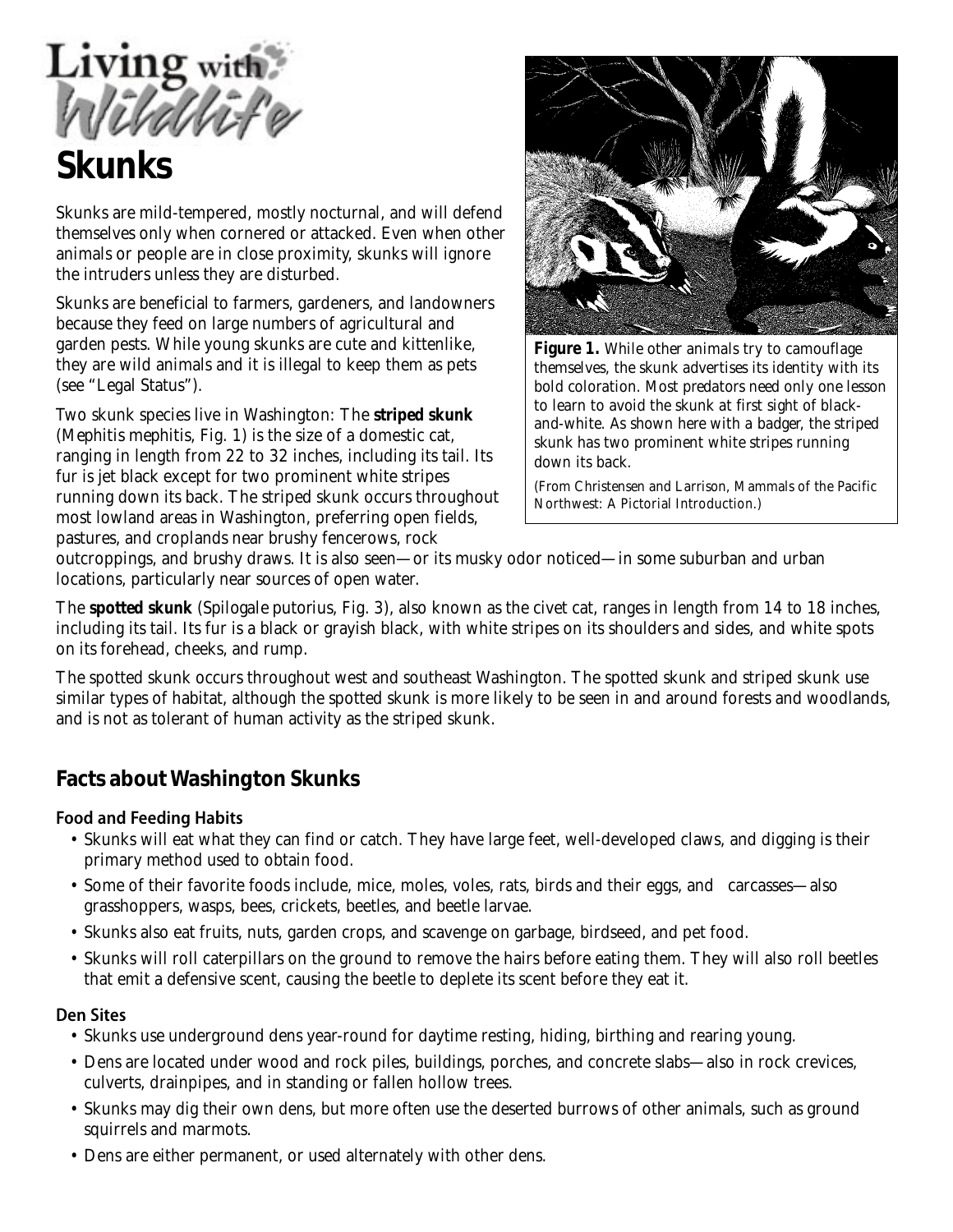- Spotted skunks are excellent climbers and may use an attic or a hayloft as a den.
- Skunks do not hibernate; instead, they lower their body temperature and stay inside their dens during extreme cold, plugging the entrance with leaves and grass to insulate them from the cold.
- Female skunks sometimes share communal dens.

#### **Reproduction**

- Striped skunks breed from February through March. Spotted skunks breed from September through October and experience delayed implantation; the fertilized egg does not attach to the uterine wall for a period of time after breeding.
- In late April and May, females of both species give birth to four to five young in an underground nest lined with dried grass and other vegetation.
- At around 60 days of age, the mother leads her young out at dusk to forage and hunt. At three months old the skunks are almost full-grown and completely independent.
- Striped skunk families often remain together throughout the winter.

#### **Mortality and Longevity**

- Skunks have few predators—hungry coyotes, foxes, bobcats, and cougars, also large owls (which have little sense of smell). Domestic dogs will also kill skunks.
- Skunks also die as a result of road kills, trapping, shooting, and killing by farm chemicals and machinery.
- Striped skunks live three to four years in the wild; spotted skunks live half that long.

# **Signs of Skunks**

Signs of skunks include their tracks, droppings, and evidence of their digging. A musky odor is another sign of their presence. A persistent smell and freshly excavated soil next to a hole under a building or woodpile indicates that a skunk may have taken up residence.

Skunks usually begin foraging after dark and are back in their dens before daylight. While striped skunks are sometimes seen during the day, spotted skunks seldom are—they may not even venture out on bright moonlit nights.

Skunks search for food along established routes and have a home range of less than 2 miles. Since they commonly patrol country roads looking for road-killed animals, vehicles often hit them.



**Figure 2.** *Striped skunk tracks average 2 inches long by 1 inch wide. The tracks of spotted skunks are similar, but smaller. The long nails of the front foot are the skunk's identifying feature.*

(From Pandell and Stall, *Animal Tracks of the Pacific Northwest*.)

When around skunks, avoid making loud noises, moving quickly, or taking other steps that could be interpreted by the skunk as a threat. If the skunk appears agitated, retreat quietly and slowly.

Skunks have poor eyesight and will often approach people who are standing still. If this happens, slowly move away from the approaching skunk.

#### **Tracks**

Skunk tracks can be found in mud, dirt, or snow around den sites and feeding areas (Fig. 2). Skunk tracks look like domestic cat prints, except they show claw marks and five toes, not four. Unlike cats, skunks can't retract their claws, so each of their toe pads has a claw mark in front of it. Skunk tracks are also usually staggered, unlike domestic cat prints, which are often on top of each other.

#### **Droppings**

Look for droppings where skunks have been feeding or digging, or near a den. Droppings look like those of domestic cats and contain all types of food, from insect skeletons, to seeds or hair. Striped skunk droppings are ½ inch in diameter, 2 to 4 inches long, and usually have blunt ends. Spotted skunk droppings are similar looking, but half the size.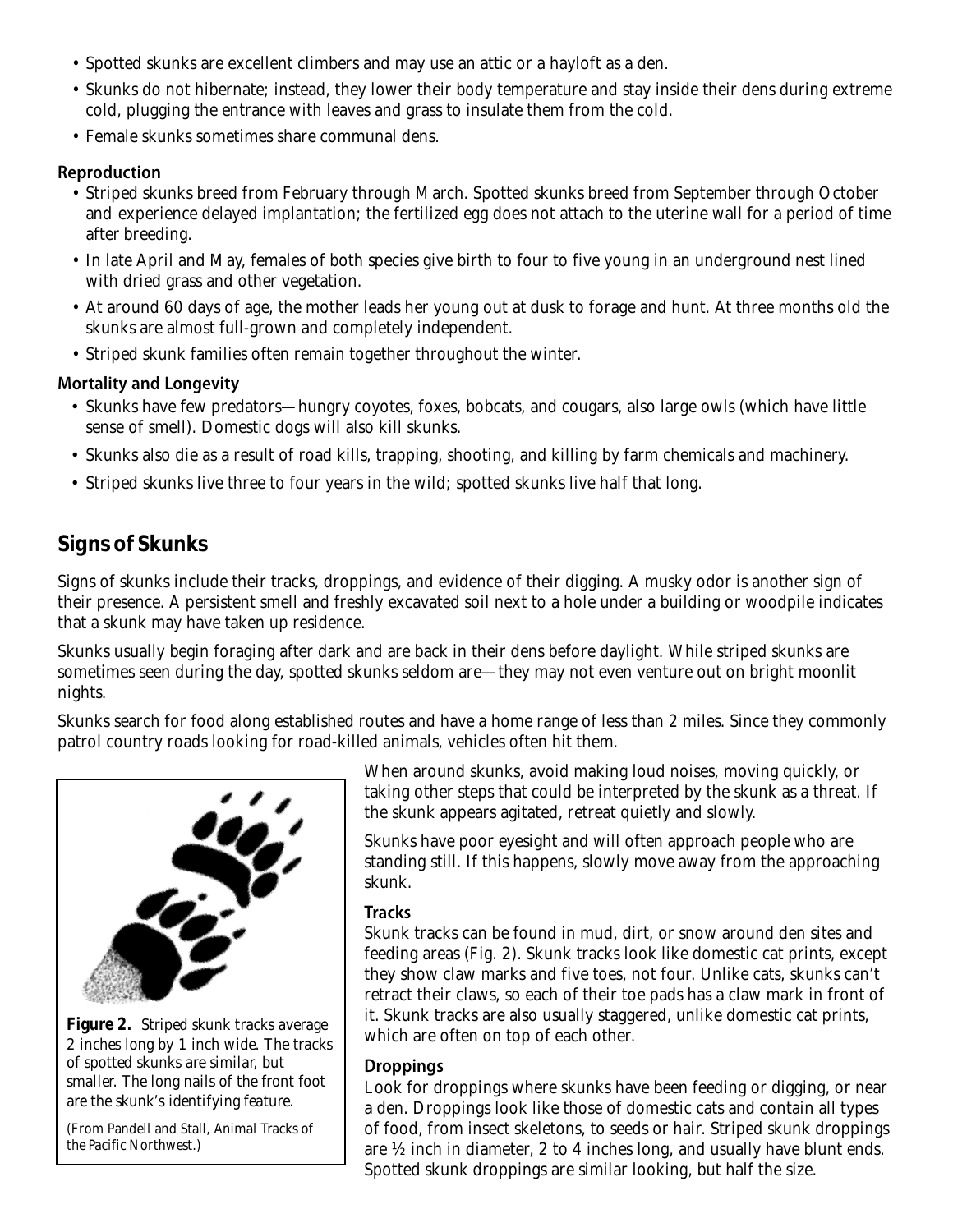## **Getting Skunked**

In other animals, musk is used for scent-marking and courtship. Only the skunks have turned musk into olfactory muscle. When an adult skunk or its young are threatened, they may emit a musky fluid from a nozzlelike duct that protrudes from the animal's anus. This fluid—nature's version of tear gas—can be discharged either in a fine mist or in a water-pistol-type stream. It has a stifling, pungent, often gagging odor that can persist for weeks and be detected over a mile away. On a still day, a skunk can discharge musk 12 feet with good accuracy. On a windy day, spray may reach a person standing downwind 18 feet away or more. Because even a few droplets of skunk spray smell so strongly, it doesn't take a direct hit to pick up the odor.

People's reaction to the odor varies greatly. Almost everyone finds it intolerable when in high concentration. Some people become violently ill. Low levels of the odor are still repugnant to most, while a few find them bearable or almost pleasant.

Because skunks have a limited supply of ammunition, they don't waste their defensive spray. A striped skunk can fire five to eight times before it has to reload, which takes about a week.

Fortunately skunks have various ways of warning when they are threatened, giving an intruder ample opportunity to back off. Dogs, however, tend to ignore this warning. That's why it's hard to find a human who has been sprayed, but easy to find a dog that has!

Contrary to popular myth, a striped skunk cannot spray over its back. When threatened it will stomp its front feet and, if the threat continues, it will make short charges with its tail raised in the direction of the threat. Next, the skunk will twist its hind end around so it is headed in the same direction as its snout. If the skunk continues to feel threatened, it will then spray.

Musk produced by spotted skunks is more pungent than that of striped skunks. However, they are less likely to spray, and will climb a fence post or a tree when threatened. When forced to, a spotted skunk will stand on its front feet with its back arched so that the spray is discharged forward (Fig. 3).

The odor-bearing fluid, or musk, is amber in color, oily, and only slightly volatile. Therefore, it goes away "on its own" very slowly. However, it will go away eventually (perhaps in two to four months), even if nothing is done to get rid of the odor. This natural process is greatly slowed in areas with little ventilation and when the musk has penetrated porous materials.

If a person or pet is sprayed, the quicker you do something about it the more completely you can remove the odor. First, if eyes get irritated, flush them liberally with cold water. Next, because skunk spray is highly alkaline, counteract this by washing with mildly acidic substances such as carbolic soap, tomato juice, diluted vinegar, or the following home remedy:

- 1 quart of fresh, 3 percent hydrogen peroxide solution (old HP eventually turns into water)
- ¼ cup of baking soda (bicarbonate of soda)
- 1 teaspoon of a liquid soap that is known for its degreasing qualities

Always mix the solution in a large, open container. A closed container can explode. The mixture will bubble because of the chemical interaction between the baking soda and the hydrogen peroxide. Use the entire mixture while it is still bubbling. Wearing rubber gloves, apply the solution, work it into lather, and leave it on for 30 minutes.

Commercial preparations containing "neutroleum alpha," available from some pet stores, are also effective.

After washing with any remedy solution, follow with a long hot shower. Depending on the severity of the spray, you may have to repeat the process two or three times.

These solutions may be used to eliminate *most* of the skunk odor from people and pets. When washing a dog, wash the body first and then the head to keep the dog from shaking off the mixture. This will make the odor tolerable—only time will eliminate it.

Depending on the severity of the spray, clothing may be soaked in a weak solution of household chlorine bleach, ammonia, or products containing neutroleum alpha. If the clothing has been heavily sprayed, however, your best option may be to discard or burn it, because fabric will hold the skunk odor for a long time.

The above products may also be used to clean odor from inanimate objects. If the odor is inside or under your house, the area will need to be thoroughly aired out. Using fans will help.

Never use bleach or ammonia, at any dilution, on pets. Never use bleach or ammonia on materials you do not want to stain or discolor.

### **And remember . . . the best remedy is Don't Get Sprayed!**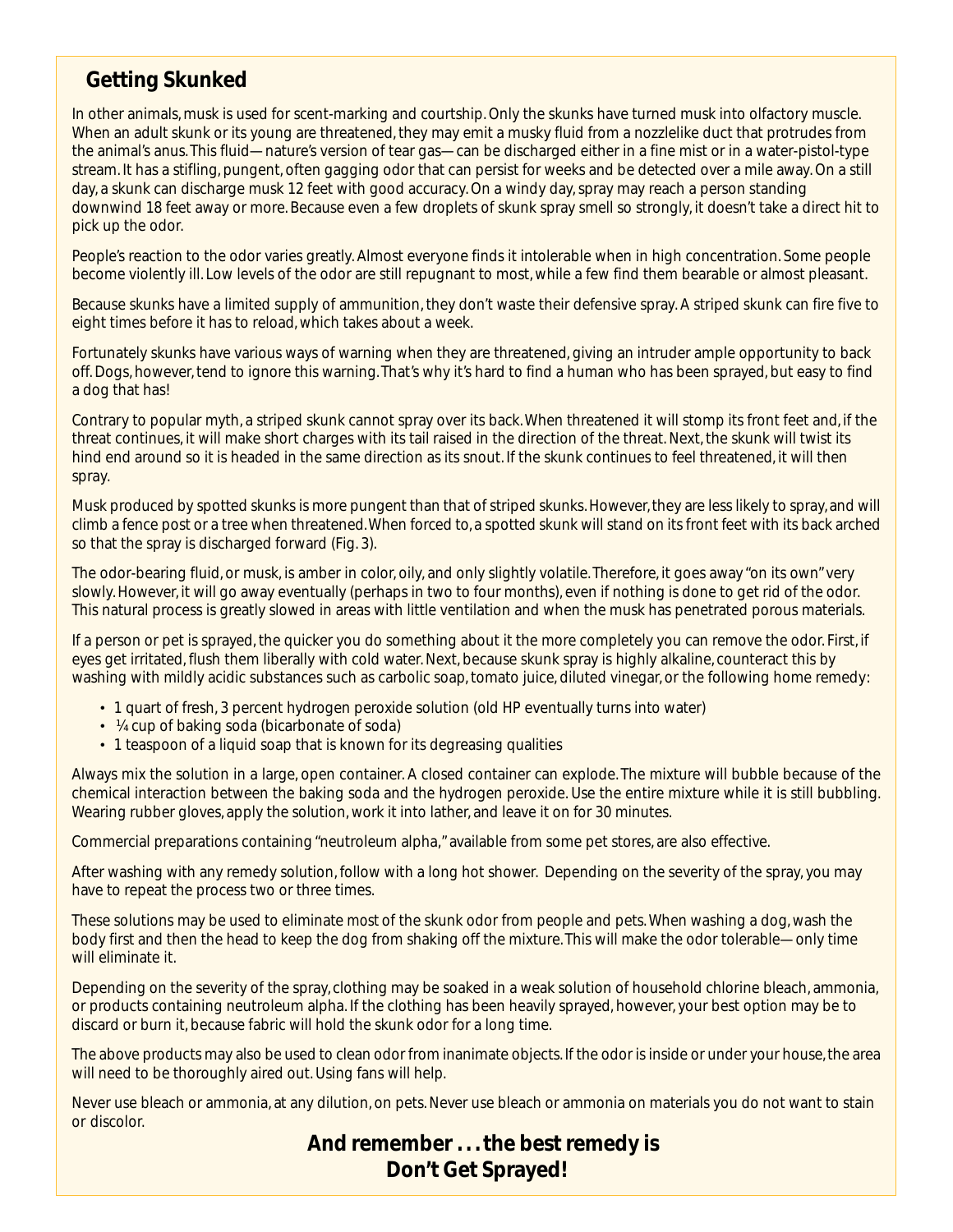#### **Den Entrances**

Look for a grass-free, smooth, 3 by 4 inch depression under a woodpile, shed, porch, or similar place. Generally, you will find only one entrance and a musky odor will be noticeable. Two-inch long black or white hairs may be found lodged in wood or other rough surfaces surrounding the entry.

#### **Digs**

Skunks dig in lawns and other grassy areas; usually several holes appear in the same few square yards. When searching for insect grubs, skunks make small holes 1 to 3 inches in diameter and deep. (Such holes are similar to those made by Eastern gray squirrels.) Larger holes in rougher grass may be evidence of skunks digging for voles or other rodents. Skunks also tear apart logs and dig up nests of wasps and other insects in search of a meal.

## **Preventing Conflicts**

Even though skunks possess a powerful spray defense, they will not spray unless surprised, cornered, harmed, or they need to protect their young. Young skunks are more likely to spray than more experienced skunks.

Occasional skunk sightings in a neighborhood need not be cause for alarm. Because skunks are nomadic, most concerns about them being under sheds, porches, and outbuildings are resolved in due time: skunks just move on.

The most effective way to prevent conflicts is to modify the habitat around your home so as not to attract skunks.



**Figure 3.** *The spotted skunk has white stripes on its shoulders and sides, and white spots on its forehead, cheeks, and rump. When forced to, it will adopt a defensive posture of standing on its front feet with its hind feet and tail in the air.*

(From Christensen and Larrison, *Mammals of the Pacific Northwest: A Pictorial Introduction.)*

**Do not feed skunks.** Doing so may create undesirable situations for you, your children, your pets, and the skunks. Skunks that are artificially fed often lose their fear of humans. Artificial feeding also tends to concentrate skunks in a small area, and overcrowding can encourage diseases or parasites. Finally, these skunks might drop in on neighbors who do not want them around. These same neighbors might decide to have the skunks removed.

In addition, feed dogs or cats inside or clean up any spilled or uneaten food before dark, place indoor pet food or other food away from a pet door, and put food in secure compost containers. Also, regularly clean up bird feeding stations.

**Prevent access to denning sites.** Skunks frequently den under houses, porches, sheds, and similar places. Close off these areas with ¼-inch hardware cloth, boards, metal flashing, or other sturdy barriers. Make all connections flush and secure to keep mice, rats, and other small mammals out. Make sure you don't trap an animal inside when you seal off a potential entry (see the handout "Evicting Animals from Buildings"). To prevent skunks from digging under a building or concrete slab, install a barrier (Fig. 4).

**Remove access to shelter.** Remove brush piles, lumber piles, and rock piles where skunks might live or hide. Before adopting this method, however, be aware that you are also eliminating habitat for other wildlife species, which you might want to attract.

**Enclose ducks and chickens in a secure coop at night.** A skunk may dig or otherwise find its way into a chicken coop and kill one or two small fowl, but if several chickens or ducks have been killed at one time, the predator is more likely a weasel, mink, fox, raccoon, or bobcat. If a skunk is eating the eggs of chickens or ducks, you will usually find eggs opened on one end with the edges crushed inward. A skunk cannot easily carry or hold chickensized eggs; therefore, the eggshells are rarely moved more than 3 feet from the nest.

To prevent skunks from digging under the coop or pen, create a barrier (Fig. 4).

**Protect your pets.** To keep pets from being sprayed, keep them inside at night.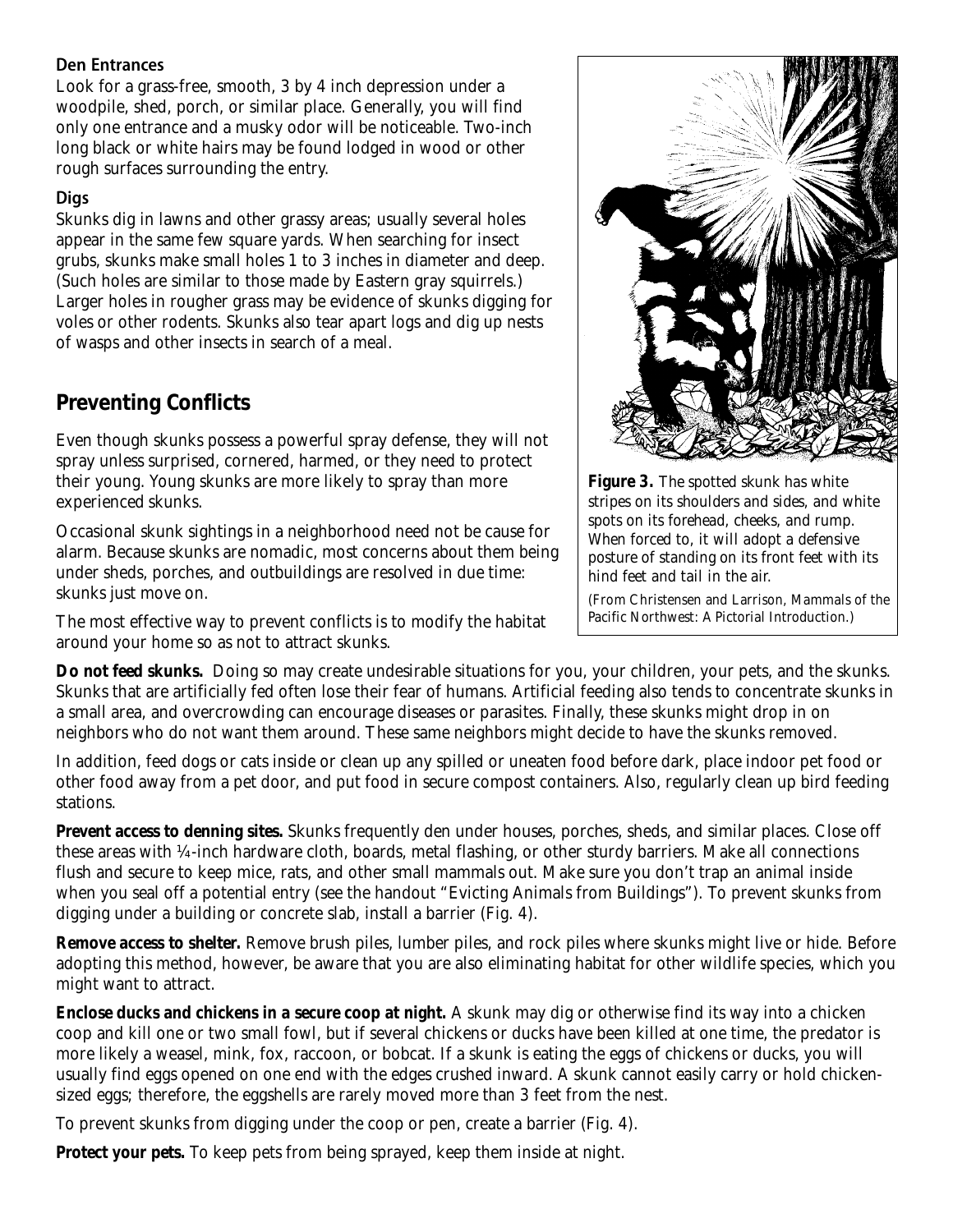**Figure 4.** *Various ways to install a barrier to prevent skunks (and other burrowing mammals) from digging under concrete slabs, decks, chicken coops, and similar places. To add to the life of any metal barrier, spray on two coats of rustproof paint before installation. Always check for utility lines before digging in an area.*



**Prevent damage to lawns.** Because lawns—especially newly created ones—are often heavily watered, worms and grubs inhabit areas just under the sod, attracting skunks (and raccoons). Skunks tend to dig 1- to 3-inch deep holes only where a grub is located; raccoons tend to roll or shred the sod in their search. The use of pesticides to kill worms and grubs is not recommended because of their toxic effect on the environment, people, and animals.

To prevent digging, lay down 1-inch mesh chicken wire, securing the wire with stakes or heavy stones or heavy objects. Alternatively, sprinkle cayenne pepper or a granular repellent, such as Repel®—a commercial dog and cat repellent available at most pet stores or garden centers—over small areas during dry weather.

Surrounding the area with a 2-foot tall chicken-wire fence can protect large areas from **striped skunks**. Support the wire with sturdy wooden stakes or fiberglass stakes every 4 to 6 feet.

To prevent skunks from trying to go under the fence, stake the bottom of the fence flush to the ground, or line the bottom of the fence with bricks, fence posts, or similar items. To prevent the animals from digging under the fence, keep a 1-foot wide wire apron on top of the ground on the skunks' side of the fence. Be sure to secure the apron firmly with rocks or stakes.

To prevent **spotted skunks** from climbing, install a mini floppy fence (Fig. 5). A mini floppy fence constructed of 1-

inch mesh wire or heavy plastic needs to be at least 2 feet high and staked so that it's wobbly. The fence should not be pulled tight between the stakes, but rather there should be some "give" so that when a spotted skunk tries to climb the fence, it will wobble, discouraging further climbing. Constructing the fence so that it leans slightly toward the skunk's side will increase its effectiveness. Install an apron as described above to prevent the animal from digging under the fence.

A temporary, single strand of electric wire 5 inches above the ground will also deter skunks.

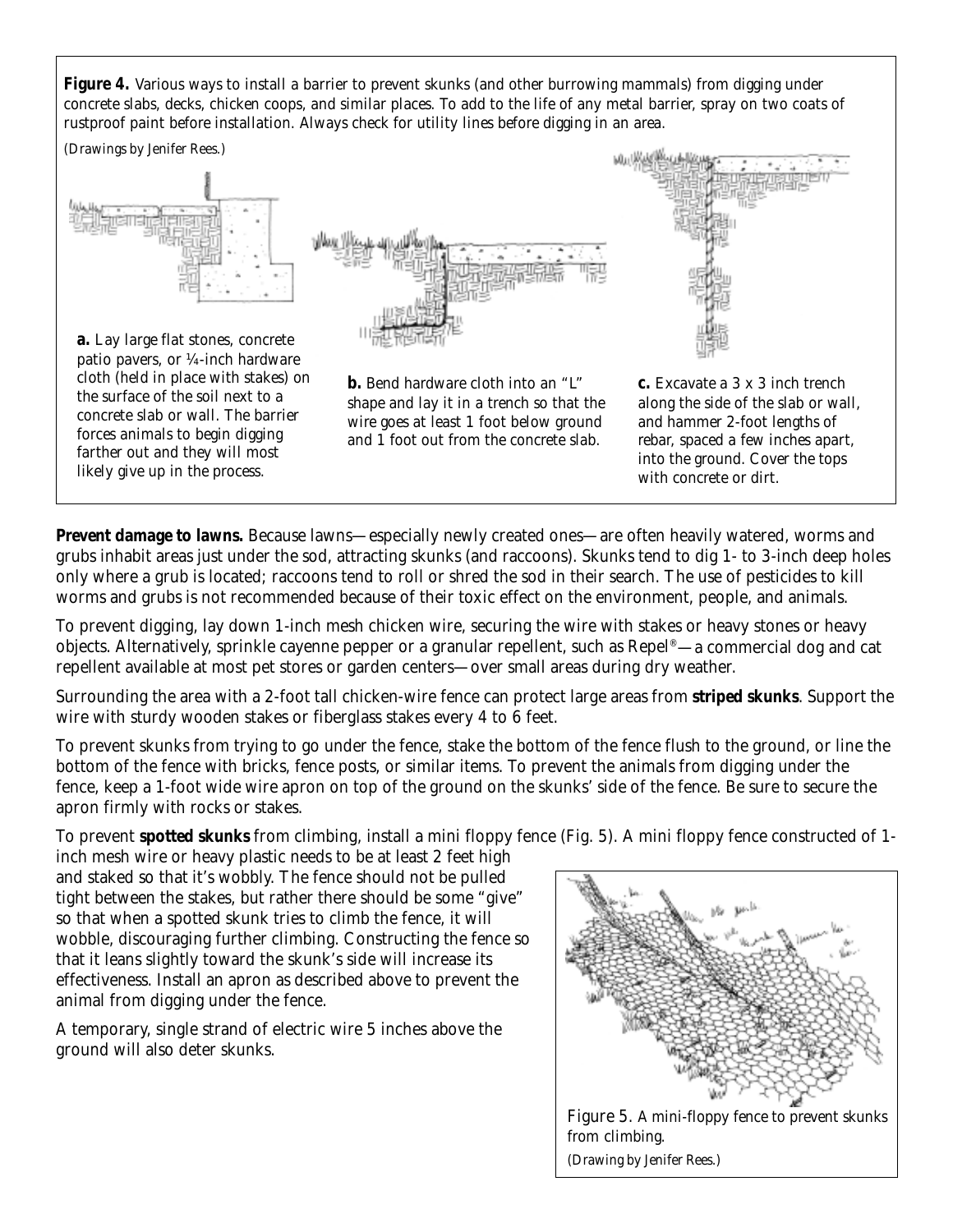# **Removing Skunks from Window Wells and Similar Areas**

Occasionally, striped skunks get stranded in window wells and similar areas. If this occurs, slowly lower in a rough board that is long enough to act as a ramp from the bottom to the top of the window well. Because striped skunks cannot climb a steep slope, the board should lean at no more than a 45degree angle. You may need to attach wood cleats or a heavy piece of cloth so that the skunk can grip the board.

Crouch when approaching the area to stay out of sight of the skunk. If possible, have a second person on hand, with a vantage point high enough to see the skunk, and to warn you if the animal is becoming agitated.

Another method is to tie the board to the end of a long pole and lower it into the area. Once the board is placed, keep people and pets away from the area until nightfall, when the skunk should leave on its own. If the skunk doesn't leave, it probably can't get out because the board is positioned at too steep an angle.

Another approach is to place smelly cheese or cat food in the back of a small garbage can or a cat carrier. Slowly lower the can or carrier sideways into the window well with the open end facing the skunk. The skunk will smell the bait and go inside. When it does, slowly raise the skunk and carrier, elevator style, to ground level, keeping your hands on the outside so you don't risk being bitten. Leave the area and the skunk will amble out—probably after it is done eating.

Screen the top of the well to prevent the problem from reoccurring. Commercial well covers are available.

# **Skunks in or Under Buildings**

Occasionally a skunk will find a suitable den site in or under a building. Skunks normally occupy a den site for only two or three consecutive nights. However, during the mating and nesting season, females are attracted to warm, dry, dark, easily defended areas, and will remain longer if the setting remains favorable.

You may choose to let skunks occupy an area, such as under an outbuilding, if they don't pose a problem. Should you choose to remove the animals, a wildlife control company can be hired (call your local Fish and Wildlife office for a current list of contacts), or you can complete the process yourself using the steps below. (For detailed information, see the handout "Evicting Animals from Buildings".)

- 1. Seal all openings except the **main skunk entrance**. Use sturdy wire mesh (1/4-inch hardware cloth or similar materials) to screen vents near ground level in houses and other structures. Tightly seal holes in foundations or under porches to prevent skunks from entering.
- 2. To determine entry points, you can use "tracking patches" of a fine layer of sand, talcum powder, or dust placed at suspected entrances. Wadded up newspaper lightly stuffed into the entry hole also works great. Skunks will push the paper out of the way when exiting.
- 3. After dark, when the skunk has left seeking food they will leave tracks at the den entrance. Inspect the powder or the dislodged newspaper for exiting skunk tracks.
- 4. Once a skunk has left the building, immediately seal the entrance with a hardware cloth "one-way door" (Fig. 6). (You will not want to permanently exclude at this point, not being sure of the number of skunks present.) The one-way door can be made from 1/2 -inch hardware cloth that is attached over the opening, and hinged at the top and left loose on the other 3 sides. It should be larger than the opening so that it cannot swing inward.The skunk will push it open to leave, but cannot re-enter.
- 5. Put a layer of flour on the inside and outside of the door after the one-way door has been installed for two to three nights. Any footprints in the powder should be outside the door with none inside. This means the skunk is out. If you have any doubt, then smooth out the dirt on both sides of the door with your hand or a tool, reapply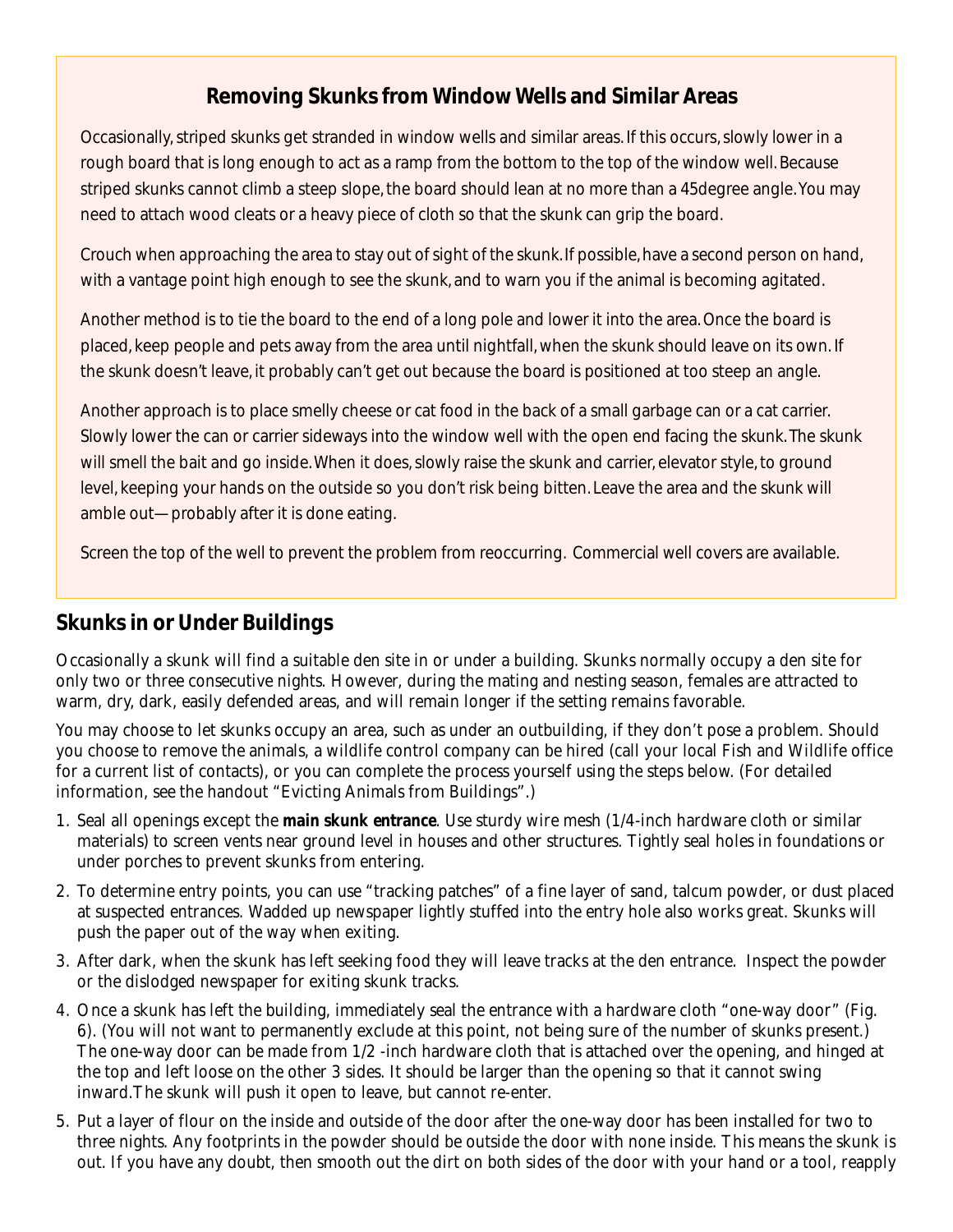the powder and observe. Once a couple of days have gone by with no footprints, the skunk is probably gone. Another way to check is to open the door and shove a few pieces of wadded up newspaper into the skunk's entrance. If the paper stays in place for two to three nights, then the skunk is gone.

6. Once you are sure all skunks are out, permanently seal the opening.

**Important Note:** Be sure all animals are out before sealing up the entrance. Pay close attention and use extra caution if trying this option during April and May when babies may be in the den.

To try and drive a skunk away, consider harassing the animal. Lighting up the den site with battery operated flashing lights and adding a portable radio can cause a skunk to seek a more suitable habitat. (For detailed information, see the handout "Evicting Animals from Buildings".)

If a skunk finds its way into your house, garage, or other structure, stay calm, close all but one outside door, and let the animal find its own way out. If necessary, you can slowly encourage the skunk to move in a preferred direction while holding a large towel, or a large piece of plastic or cardboard in front of you. If the skunk appears agitated, retreat immediately. Don't use food as a lure—this will make the animal associate food with humans, and return for more. If the skunk appears sick or injured, call a nearby wildlife rehabilitator for assistance. Your local Fish and Wildlife office keeps a list of rehabilitators and can tell you which ones serve your area, or you can look under "Animals" or "Wildlife" in your phone directory.

# **Trapping Skunks**

If all efforts to dissuade problem skunks fail, you may feel the need to trap the animals. Trapping skunks should be a last resort and can never be justified without first applying the above-described preventative measures. Trapping is also rarely a permanent solution since other skunks are likely to move into the area if attractive habitat remains available.

A wildlife damage control company can be hired to do the trapping (call your local Fish and Wildlife office for a current list of contacts), or you can trap the animal(s) yourself. It is usually best to let someone with experience trapping skunks do the work. Because skunks often live in groups, multiple traps are necessary to trap them out of an area. If you choose to do the trapping yourself, follow the steps listed below. (For detailed information, see the handout "Trapping Wildlife.")

Before trapping a skunk, you need know what you are going to do with the animal after it has been captured. There are two options:

1) Release the skunk at the site of capture after its reentry into a structure is prevented by physical exclusion.

2) Euthanize the skunk. Care should always be taken to guarantee the animal is euthanized humanely. An alternative would be to contact your local wildlife

damage control company, veterinarian, animal shelter. They may euthanize the animal for a fee.

While drowning and freezing have long been considered a humane way to deal with problem wildlife, animal experts no longer generally accept these techniques, and they are not considered humane by the American Veterinary Medical Association standards.

While shooting a skunk may sound extreme, in many cases it is the best available method because of its quickness, and it may cause the least amount of stress and pain to the animal. If shooting is used, the operator and firearm must be capable of producing a quick death. To calm down an active skunk, the trap can be covered with a dark towel or other cover.



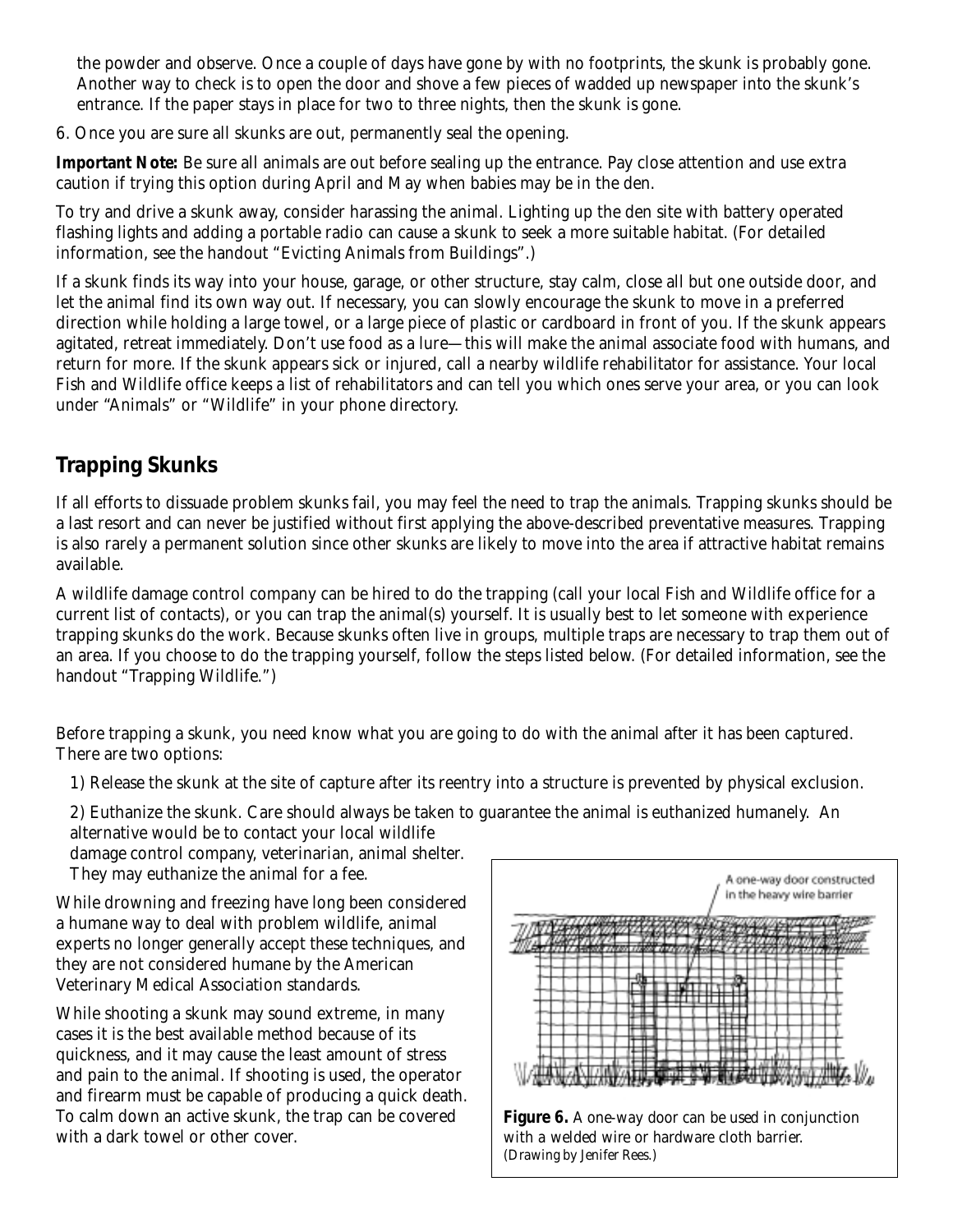- 1. Use a commercially available skunk trap or wrap an existing wire cage trap with canvas or burlap before it is set. Traps should be baited with fish (canned or fresh), fish-flavored cat food, chicken parts, bacon, or peanut butter on bread.
- 2. The trap should be set in the trail immediately in front of the burrow's main entrance (Fig. 7). Logs, twigs, boards, or stones placed on either side of a path between the burrow opening and the trap will aid in funneling the animal toward the trap.
- 3. All traps should be checked in the morning and early evening.
- 4. Slowly approach the trapped skunk and cover the trap with an old blanket or piece of thick burlap, if not already set. The covered trap will be less fearful for the skunk and it will be less likely to discharge it's scent.
- 5. If the trap needs to be moved, avoid sudden, jarring movements or loud noises, which may frighten the skunk.



6. To release a trapped skunk, stand more than 20 feet away and release the trap door using a string or fishing line.

## **Public Health Concerns**

The diseases or parasites associated with skunk populations in Washington are rarely a risk to humans.

**Canine distemper,** a disease that affects domestic dogs, is found in skunk populations. Have your dogs vaccinated for canine distemper to prevent them from contracting the disease.

Skunks may also be infected with the bacterial disease **tularemia** .

Never approach a skunk that appears to be ill, is overly friendly, or approaches you. If a person is **bitten or scratched** by a skunk, immediately scrub the wound thoroughly with soap and water. Flush the wound liberally with clean tap water. (In other parts of the United States skunks can carry **rabies.)** Contact your physician and the local health department immediately. If your pet is bitten, follow the same cleansing procedure and contact your veterinarian to ensure that your pet has proper protection.

Anyone handling a skunk should wear rubber gloves, and wash their hands well when finished.

## **Legal Status**

Because legal status, trapping restrictions, and other information about skunks change, contact your Regional Wildlife Office for updates.

Skunks are not classified as game animals or furbearing animals (WAC 232-12-007). People can trap or shoot skunks on their own property when the animals are causing damage to crops or domestic animals (RCW 77.36.030). In such cases, no special trapping permit is necessary for the use of live traps. However, a special trapping permit is required for the use of all traps other than live traps (RCW 77.15.192, 77.15.194; WAC 232- 12-142).

It is unlawful to release a skunk anywhere within the state, other than on the property where it was legally trapped, without a permit to do so (RCW 77.15.250; WAC 232-12-271).

Except for bona fide public or private zoological parks, persons and entities are prohibited from importing skunks into Washington State without a permit from the U.S. Department of Agriculture and written permission from the Washington Department of Health. Persons and entities are also prohibited from acquiring, selling, bartering, exchanging, giving, purchasing, or trapping a skunk for a pet or for export (WAC 246-100-191).